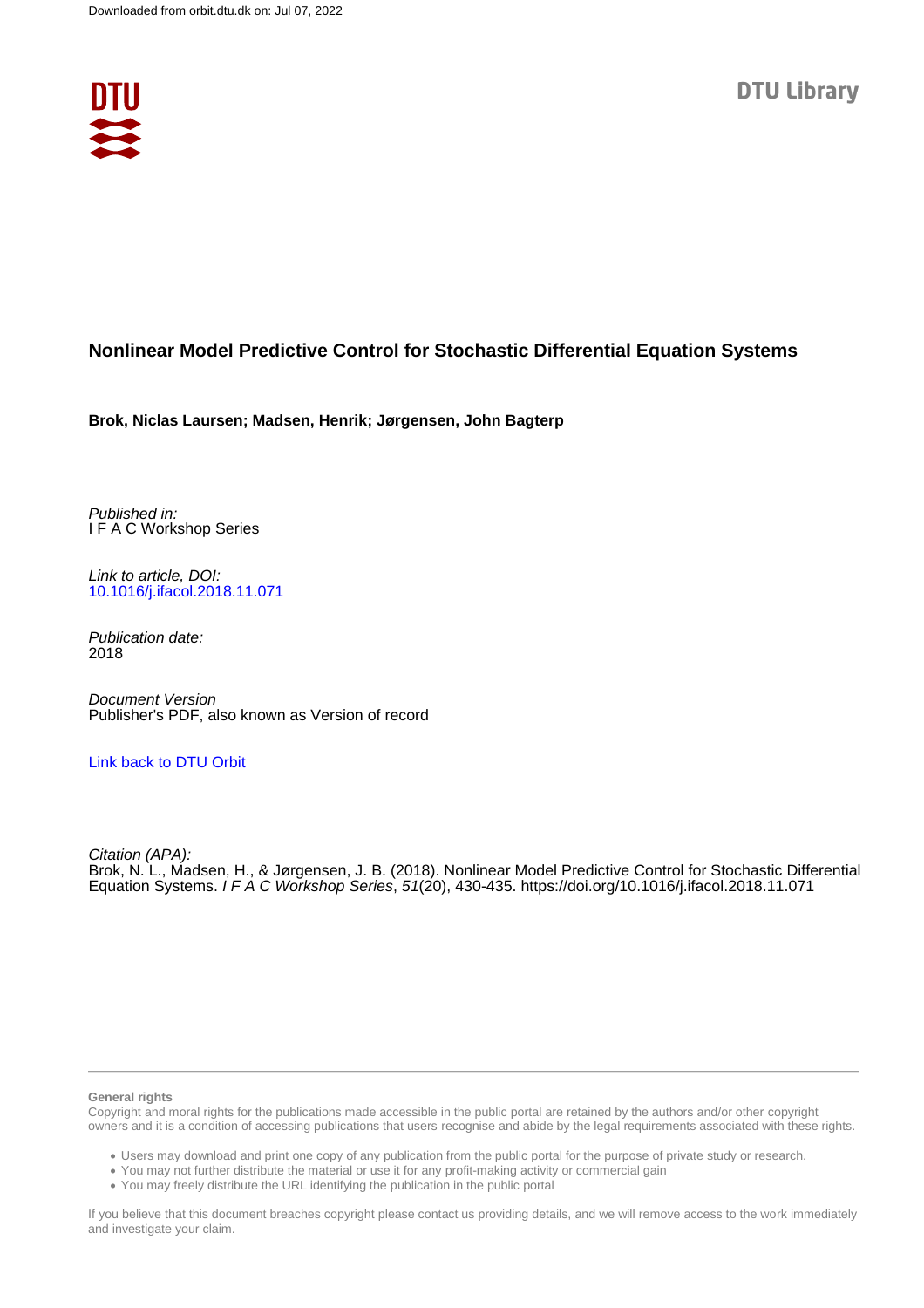

**6th IFAC Conference on IFAC Conference on IFAC Controlled Predictive Controlled Prediction** 





IFAC PapersOnLine 51-20 (2018) 430–435

#### Nonlinear Model Predictive Control for Nonlinear Model Predictive Control for Nonlinear Model Predictive Control for Stochastic Differential Equation Systems  $N<sub>1</sub>$  D<sub>increman D</sub> Nonlinear Model Predictive Control for Nonlinear Model Predictive Control for Stochastic Differential Equation Systems Stochastic Differential Equation Systems

 $N'$ l I Di $N$ l Madsen, Henrik Madsen, Henrik Madsen, Henrik Madsen, Henrik Madsen, Henrik Madsen, Henrik Madsen, Henrik Madsen, Henrik Madsen, Henrik Madsen, Henrik Madsen, Henrik Madsen, Henrik Madsen, Henrik Madsen, Hen Niclas Laursen Brok, Henrik Madsen, John Bagterp Jørgensen John Bagterp Jørgensen Niclas Laursen Brok, Henrik Madsen, Niclas Laursen Brok, Henrik Madsen,

Department of Applied Mathematics and Computer Science, Technical University of Denmark, DK-2800 Kgs. Lyngby, Denmark Department of Applied Mathematics and Computer Science, Technical University of Denmark, DK-2800 Kgs. Lyngby, Denmark Department of Applied Mathematics and Computer Science,<br>Technical University of Denmark, DK-2800 Kgs. Lyngby, Denmark  $T_{\text{C}}$  University of Denmark, DK-2800  $\mu$ 

**Abstract:** Using the Van del 1 of oscinator model as an example, we provide a tutorial<br>introduction to nonlinear model predictive control (NMPC) for systems governed by stochastic<br>differential equations (SDEs) that are ob differential equations (SDEs) that are observed at discrete times. Such systems are called continuous-discrete systems and provides a natural representation of systems are called continuous-discrete systems and provides a natural representation of systems evolving in continuous-time. Furthermore, this representation directly facilities construction of the state estimator in the NMPC. We provide numerical details related to systematic model identification,  $\epsilon_{\text{total}}$  at the NMPC. We provide numerical details related to systematic model in  $\epsilon_{\text{total}}$ estimator in the NMT C. We provide numerical details related to systematic model identification,<br>state estimation, and optimization of dynamical systems that are relevant to the NMPC. Abstract: Using the Van der Pol oscillator model as an example, we provide a tutorial state estimation, and optimization of dynamical systems that are relevant to the NMPC.  $T_{\text{eff}}$  University of Denmark, DK-2800  $\frac{1}{2}$ 800 Kgs. Lyngby, Denmark, Denmark, Denmark, Denmark, Denmark, Denmark, D

© 2018, IFAC (International Federation of Automatic Control) Hosting by Elsevier Ltd. All rights reserved. C 2010, If the microscopial Pederation of Haromano Control, Holomg by Externe East Him Hano Foot Foot  $\odot$  2018, IFAC (International Federation of Automatic Control) Hosting by Elsevier Ltd. All rights res estimator in the NMPC. We provide numerical details related to systematic model in the NMPC. The  $\alpha$ 

Keywords: Nonlinear Model Predictive Control, Continuous-Discrete Extended Kalman Filter, Maximum Likelihood Estimation, Stochastic Differential Equations, Van der Pol Oscillator  $\mathcal{L} = \{ \mathcal{L} \mid \mathcal{L} \neq \emptyset \}$ 

#### 1. INTRODUCTION 1. INTRODUCTION 1. INTRODUCTION 1. <del>INTRODUCTION</del>

This paper provides a tutorial of how to use the nonlinear model predictive control (NMPC) principle to regulate model predictive control (NMPC) principle to regulate equations (SDEs). The systems considered in this paper equations (SDEs). The systems considered in this paper<br>are continuous-discrete systems of the form (Jazwinski, 1970) 1970) are continuous-discrete systems of the form (Jazwinski, equations (SDEs). The systems considered in this paper<br>are continuous-discrete systems of the form (Jazwinski 1970) 1970) 1970) This paper provides a tutorial of how to use the nonlinear<br>model predictive control (NMPC) principle to regulate<br>a stochastic system governed by stochastic differential<br>equations (SDEs). The systems considered in this pape model predictive control (NMPC) principle to regulate are continuous-discrete systems of the form (Jazwinski,<br>1970)  $19(0)$ 

$$
d\boldsymbol{x}(t) = f(\boldsymbol{x}(t), u(t); p) dt + g(\boldsymbol{x}(t), u(t); p) d\boldsymbol{\omega}(t), \quad \text{(1a)}
$$
  

$$
\boldsymbol{y}(t_k) = h(\boldsymbol{x}(t_k)) + \boldsymbol{v}_k, \quad \text{(1b)}
$$

where  $x$ ,  $u$  and  $p$  are the states, inputs and time-invariant where  $\boldsymbol{x}$ ,  $u$  and  $p$  are the states, inputs and time-invariant<br>parameters.  $\boldsymbol{v}_k \sim N_{\text{iid}}(0, R_k)$  is the measurement noise parameters:  $v_k \rightarrow v_{\text{tid}}(v, v_k)$  is the measurement hose<br>and  $\omega(t)$  is a standard Brownian motion. Brownian mo-<br>tion is defined by its independent increments which sattion is defined by its independent increments which satisfies that for each  $s, t \in \mathbb{R}, \omega(t) - \omega(s)$  is normally isfies that for each  $s, t \in \mathbb{R}, \omega(t) - \omega(s)$  is normally distributed with zero mean and covariance  $I(t-s)$ ; i.e. dustributed with zero mean and covariance  $I(t - s)$ ; i.e.<br> $d\omega(t) \sim N_{\text{iid}}(0, I dt)$ . The SDE model representation (1a)  $\alpha$  (*v*)  $\alpha$   $n_{\text{tid}}(v, T, a_{\ell})$ . The SDE model representation (1*a*) provides a natural way to represent physical systems as they evolve in continuous-time. In contrast to discretetime models, a priori knowledge about the system can be included and the estimated parameters do not depend of the sampling time. The representation of noise in conon the sampling time. The representation of holse in continuous time also allow for a parsimonious representation<br>that is independent of the sampling time. While these<br>advantages of the continuous-discrete model (1) are welladvantages of the continuous-discrete model (1) are well $k$  hown in the systems identification community (Garnier) known in the systems identification community (Garnier<br>and Young, 2012; Kristensen et al., 2004; Rao and Unbehauen, 2006), most NMPC methods rely on either 1) a<br>deterministic discrete-time model, 2) a stochastic discrete- $\frac{1}{2}$  deterministic discrete-time model, 2) a stochastic discretetime model, or 3) a deterministic continuous-time model for which the noise terms in the estimators are added in an ad hoc manner. The key insight is that the continuousdiscrete model (1) provides a systematic way to obtain  $\alpha$  an estimation (filtering and prediction) algorithm that is  $y(x_k) = h(x(k_k)) + v_k$ , (1b)<br>where  $x$ , u and p are the states, inputs and time-invariant an estimation (filtering and prediction) algorithm that is  $\alpha$  is a systematic way to obtain an estimation (filtering and prediction) algorithm that is an estimation (nitering and prediction) algorithm that is  $d\omega(t) \sim N_{\text{iid}}(0, T \text{ d}t)$ . The SDE model representation (1a)<br>provides a natural way to represent physical systems as used in the offline system identification, the online state-used in the offline system identification, the online state-used in the offline system identification, the online stateand parameter-estimation, and the prediction of the dynamic optimization. The diffusion model,  $g(\mathbf{x}(t), u(t); p)$ , manne opinization. The dimaston model,  $g(\mathbf{z}(t), a(v), p)$ , represents a convenient and powerful way of representing complex stochastic processes and model-plant mismatch complex socialistic processes and model-plant mismatch<br>as needed for the filtering and prediction algorithm in<br>NMPC. Boiroux et al. (2016a,b,c, 2010) and Mahmoudi NMPC. Boiroux et al. (2016a,b,c, 2010) and Mahmoudi as needed for the filtering and prediction algorithm in as needed for the filtering and prediction algorithm in as needed for the filtering and prediction algorithm in et al. (2016a, 2017, 2016b) demonstrate systematic use of the continuous-discrete model (1) for system identification, nonlinear filtering and prediction, fault detection, and NMPC in an artificial pancreas for people with type 1 diabetes. Mahmood and Mhaskar (2012) uses a continuousdiscrete model (1) and a Lyapunov-based NMPC to stabilize a reaction model around an unstable equilibrium. Buehler et al. (2016) uses a similar setup where a bioreactor model is controlled according to a desired set-point actor model is controlled according to a desired set-point probability density. Jørgensen and Jørgensen  $(2007a,b)$  approbability definity. Subgetisely and Subgetisely (2007a, b) ap-<br>ply the continuous-discrete stochastic model (1) for linear<br>MPC using transfer function representations of the model. MPC using transfer function representations of the model. MPC using transfer function representations of the model.  $_{\rm pry}$  and continuous-discrete stochastic model  $_{\rm (1)}$  for linear<br>MPC using transfer function representations of the model complex stochastic processes and model-plant mismatched-plant mismatched-plant mismatched-plant mismatched-plant mismatched-plant mismatched-plant mismatched-plant mismatched-plant mismatched-plant mismatched-plant mismatc  $MPC$  using transfer function representations of the model.

# 1.1 Components and software of the NMPC 1.1 Components and software of the NMPC 1.1 Components and software of the NMPC 1.1 Components and software of the NMPC 1.1 Components and software of the NMPC

Allgöwer et al. (1999), Johansen (2011), Grüne and Pan $n_{\text{H}}(2011)$ , and Rawlings et al.  $(2017)$ , determined that  $n_{\text{int}}$  and  $n_{\text{int}}$  and  $n_{\text{int}}$ the-art NMPC technology. A system for NMPC consists of an offline method for identification of the model as well as an online part - where the online part consists of a state- and parameter estimation algorithm and an algorithm for dynamic optimization. Fig. 1 schematically illustrates this structure. This tutorial fills a missing gap in mastrates this structure. This tutorial line a missing gap in<br>existing NMPC literature, by systematically formulating existing NMP c increasure, by systematically formulating<br>all components in the NMPC software system based on the continuous-discrete model (1). All components in the NMPC, presented in this paper, use the same continuousdiscrete extended Kalman filter (CDEKF) for (1) in the  $\alpha$  one-step prediction of the offline system identification, in one supprediction of the office system intermedictor, and<br>the online state- and parameter-estimation algorithm, and in the prediction of the dynamic optimization algorithm. in the prediction of the dynamic optimization algorithm. well as an online part - where the online part consists<br>of a state- and parameter estimation algorithm and an<br>algorithm for dynamic optimization. Fig. 1 schematically<br>illustrates this structure. This tutorial fills a missi existing TRT C included, by systematically formulating<br>all components in the NMPC software system based on in the prediction of the dynamic optimization algorithm. 1.1 Components and software of the NMPC

 $\overline{\leftarrow}$  Innovation Fund Denmark is acknowledged for partly funding the Innovation Fund Denmark is acknowledged for partly funding the<br>work as a part of Center for IT-Intelligent Energy Systems (CITIES<br>ND 1025 ORD  $\frac{1}{2}$  - IFD 1035-00027B). - IFD 1035-00027B). work as a part of Center for IT-Intelligent Energy Systems (CITIES) - IFD 1035-00027B).

<sup>2405-8963 © 2018,</sup> IFAC (International Federation of Automatic Control) Hosting by Elsevier Ltd. All rights reserved. Peer review under responsibility of International Federation of Automatic Control.<br>
10.1016/ $i$  ifacel 2018.11.071 **10.1016/j.ifacol.2018.11.071 Copyright Control**<br> **Copyright Control**<br> **Copyright Control**<br> **Copyright Control**<br> **Copyright Control**<br> **Copyright Copyright Control**<br> **Copyright Copyright Copyright Copyright Copyright Copyright Copyright Copyright Copyr**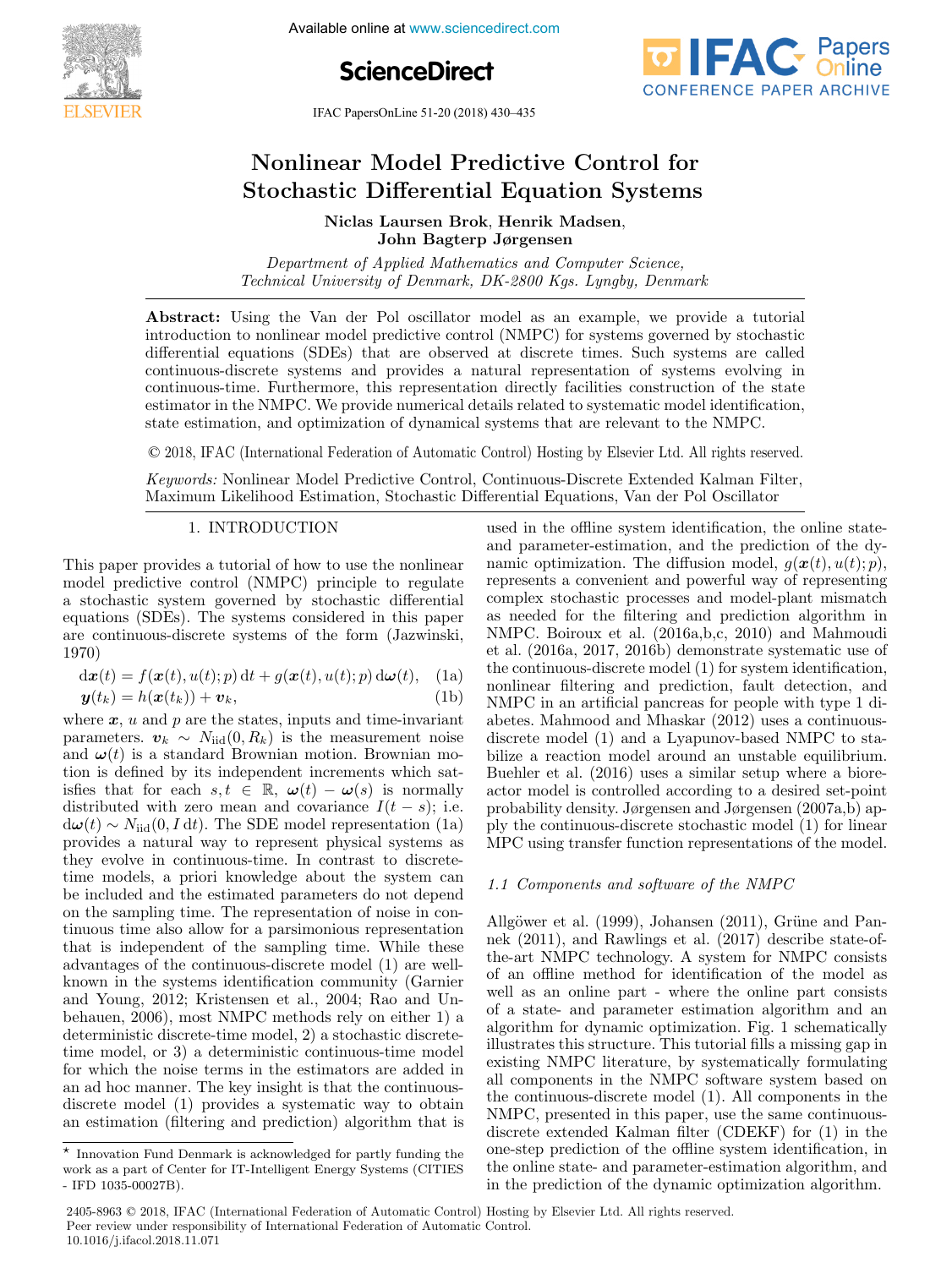

Fig. 1. Overview of the closed-loop control structure.

The rigorous solution to the filtering and prediction problem is obtained by solving the Fokker-Planck equations (Jazwinski, 1970). However, for systems with more than a couple of states, this solution is computationally intractable. The CDEKF is a computationally tractable alternative for filtering and prediction in (1). While other filters such as the unscented Kalman filter (UKF), the ensemble Kalman filter (EnKF), the particle filter (PF), and the moving horizon estimator (MHE) can also be used instead of the (CDEKF), the CDEKF represents the best balance between performance and computational tractability for many processes (Simon, 2006). This is particularly true, when the maximum-likelihood method is used for estimation of the parameters in the filter and predictor. For good performance of the CDEKF, it is also important to notice that we implement it using a differential equation solver with adaptive time step and using the Joseph stabilization scheme (Schneider and Georgakis, 2013). By including a disturbance model as part of the model, the CDEKF is used for online estimation of the states as well as selected rapidly varying parameters.

The offline system identification is based on a maximum likelihood (ML) formulation, where the conditional densities of the state equations are approximated by Gaussian densities. Using this assumption, it is possible to derive an optimization problem which uses the CDEKF to compute the likelihood of the parameters,  $p$ , given a set of observations (Kristensen et al., 2004).

The dynamic optimization component of the NMPC consists of the solution of a deterministic open-loop optimal control problem. The optimal control problem considered is a Bolza problem with input constraints, i.e.

$$
\min_{x,u} \quad \int_{t_k}^{t_k+T} l(x(t),u(t)) dt \ + l_f(x(t_k+T)), \qquad (2a)
$$

$$
s.t. \t x(t_k) = \hat{x}_{k|k}, \t (2b)
$$

$$
\dot{x}(t) = f(x(t), u(t); p), t \in [t_k, t_k + T], \quad (2c)
$$

$$
u(t) \in \mathcal{U}(t), \qquad t \in [t_k, t_k + T], \qquad (2d)
$$

where  $\hat{x}_{k|k}$  denotes the filtered state estimates (from the filter) and  $p$  is the parameter estimates (from the online- or offline estimation method).  $T = T_c = T_p$  is the control and prediction horizon. Several indirect and direct methods exists for the numerical solution of this optimal control problem (Binder et al., 2001). In this paper we use a direct local collocation method (von Stryk, 1993).

We use a stochastic extension of the van der Pol oscillator model to illustrate the components of the NMPC system. The numerical methods for the simulation study are implemented in python and the source code is available via  $G$ itHub<sup>1</sup>.

## 1.2 Paper organization

The paper is organised as follows. Section 2 presents the CDEKF, while Section 3 derives the use of the CDEKF for online and offline parameter estimation. Section 4 presents the local collocation method for numerical optimal control. Section 5 illustrates these components of the NMPC using the stochastic van der Pol oscillator model. Finally, Section 6 contains a short summary.

## 2. THE EXTENDED KALMAN FILTER

We present the CDEKF used in the NMPC as well as for the offline system identification.  $\hat{x}_{k|k}$  and  $\hat{P}_{k|k}$  denote the filtered state- and covariance estimates.  $\hat{x}_{k|k-1}$  and  $\hat{P}_{k|k-1}$  denote the predicted (one-step predictions) stateand covariance values.

# 2.1 The prediction scheme

Given the initial conditions

 $\hat{x}_{k-1}(t_{k-1}) = \hat{x}_{k-1|k-1}, \quad \hat{P}_{k-1}(t_{k-1}) = \hat{P}_{k-1|k-1}, \quad (3)$ the state- and covariance are predicted by solving the system of ordinary differential equations (ODEs) given by

$$
\dot{\hat{x}}_{k-1}(t) = f(\hat{x}_{k-1}(t), u(t); p),
$$
\n(4a)

 $\dot{\hat{P}}_{k-1}(t) = A(t)\hat{P}_{k-1}(t) + \hat{P}_{k-1}(t)A(t)' + G(t)G(t)'$ , (4b) where

$$
A(t) = \frac{\partial f}{\partial x}(\hat{x}_{k-1}(t), u(t); p), \quad G(t) = g(\hat{x}_{k-1}(t), u(t); p).
$$

The one-step predictions of the mean and covariance of the states are obtained as the solution of (3)-(4) at the new sample point,  $t_k$ . Consequently, the predictions of the state- and covariance are

$$
\hat{x}_{k|k-1} = \hat{x}_{k-1}(t_k), \quad \hat{P}_{k|k-1} = \hat{P}_{k-1}(t_k). \tag{5}
$$

# 2.2 The updating scheme

The literature contains many methods for the updating scheme of extended Kalman filter algorithms. They all compute the innovation by

$$
e_k = y_k - h(\hat{x}_{k|k-1}),
$$
 (6)  
the Kalman filter gain,  $K_k$ , by

$$
C_k = \frac{\partial h}{\partial x}(\hat{x}_{k|k-1}),\tag{7a}
$$

$$
R_{k|k-1} = C_k \hat{P}_{k|k-1} C'_k + R_k, \tag{7b}
$$

$$
K_k = \hat{P}_{k|k-1} C'_k R_{k|k-1}^{-1},
$$
\n(7c)

and the filtered state estimate,  $\hat{x}_{k|k}$ , by

$$
\hat{x}_{k|k} = \hat{x}_{k|k-1} + K_k e_k.
$$
 (8)

The key difference is how they compute the filtered covariance,  $P_{k|k}$ . Two standard updating schemes for the covariance are

$$
\hat{P}_{k|k} = (I - K_k C_k) \hat{P}_{k|k-1}
$$
\n(9a)

$$
= \hat{P}_{k|k-1} - K_k R_{k|k-1} K'_k.
$$
 (9b)

 $1$ https://github.com/niclasbrok/nmpc\_vdp.git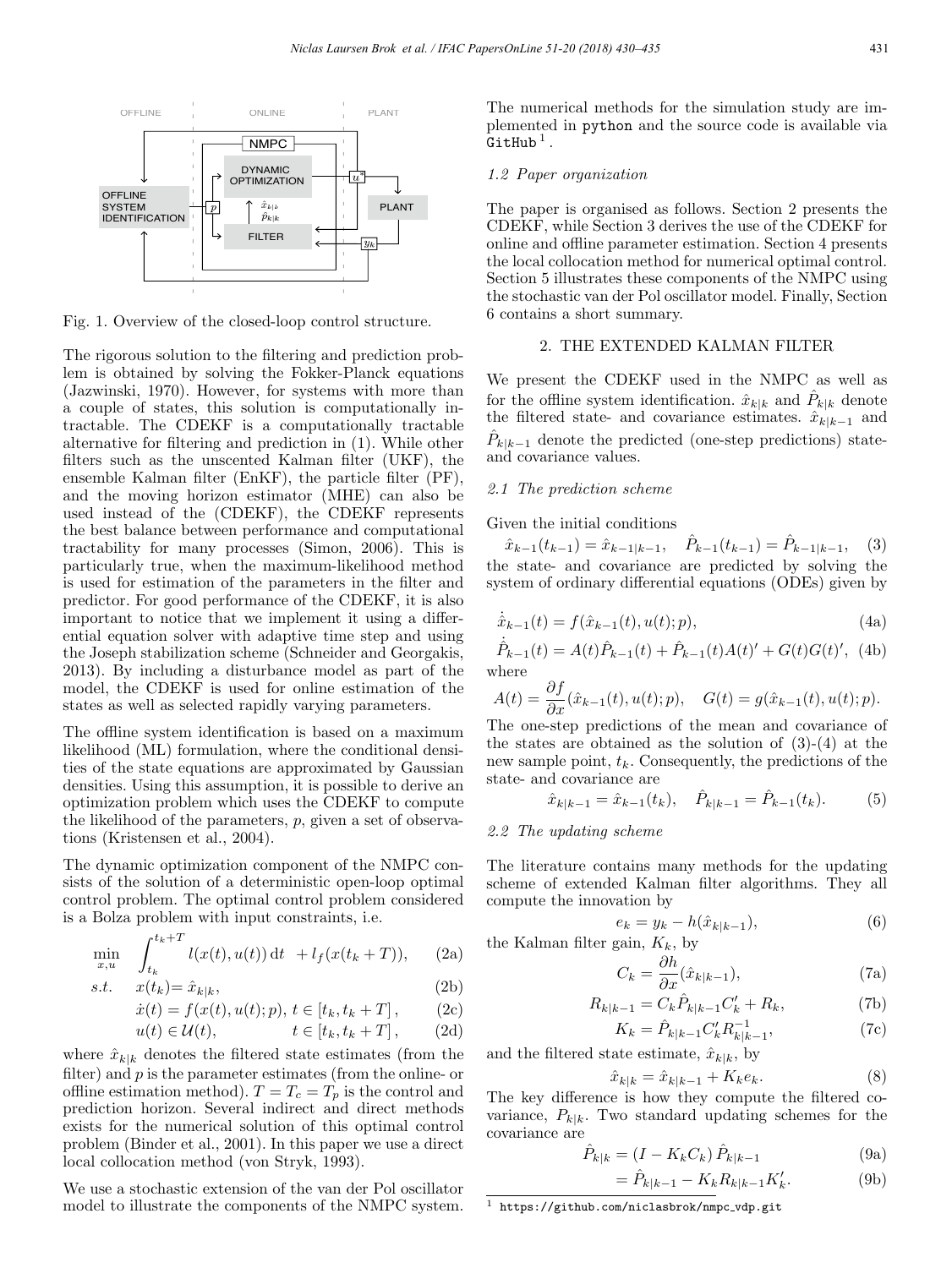Numerical implementations based on either (9a) or (9b) may give rise to bad performance and even divergence, as the numerically computed values are not guaranteed to be both positive (semi-)definite and symmetric. The Joseph stabilization form

$$
\hat{P}_{k|k} = (I - K_k C_k) \hat{P}_{k|k-1} (I - K_k C_k)' + K_k R_k K'_k.
$$
 (10)

for updating the filtered covariance estimate guarantees that the numerical value of  $P_{k|k}$  is symmetric positive (semi-)definite. The CDEKF is implemented using (10) rather than (9) for reasons of numerical stability and robustness (Schneider and Georgakis, 2013). Numerically stable alternatives based on array- and squarerootalgorithms also exist (Boiroux et al., 2016c), but are less straightforward to implemenet compared to (10).

# 3. PARAMETER ESTIMATION

In this section, we outline the application of the CDEKF for online and offline parameter estimation.

# 3.1 Online identification using the CDEKF

Using a disturbance model, the CDEKF can be used for parameter estimation in addition to state estimation. One way to do this is by augmenting the SDE by as many states as parameters undergoing the estimation

$$
\mathrm{d}\boldsymbol{p} = \Sigma \,\mathrm{d}\boldsymbol{\omega}_p,\tag{11}
$$

where  $\mathbf{p} = (\mathbf{p}_1, ..., \mathbf{p}_{N_p})^\top$  are the parameters to be estimated and  $\Sigma = diag(\sigma_1, ..., \sigma_{N_p})$ . Success of this approach depends on detectability of the augmented system. Defining  $z = (x, p)$ , the augmented SDE has the form

$$
d\boldsymbol{z}(t) = f_z(\boldsymbol{z}(t), u(t); \tilde{p}) dt + g_z(\boldsymbol{x}(t), u(t); \tilde{p}) d\boldsymbol{\omega}, \quad (12)
$$
  
where

$$
f_z(\mathbf{z}, u; \tilde{p}) = \begin{pmatrix} f(\mathbf{x}, u; p, \tilde{p}) \\ 0 \end{pmatrix}, g_z(\mathbf{x}, u; \tilde{p}) = \begin{pmatrix} g(\mathbf{x}, u; \tilde{p}) & 0 \\ 0 & \Sigma \end{pmatrix}
$$

 $\tilde{p}$  denotes the remaining parameters that are not estimated. Using this approach, the parameters are represented as disturbance states of the system since the observation equation is still given by

$$
\boldsymbol{y}(t_k) = h_z(\boldsymbol{z}(t_k)) + \boldsymbol{v}_k = h(\boldsymbol{x}(t_k)) + \boldsymbol{v}_k. \qquad (14)
$$

The online parameter estimates are given by the filtered values from the augmented state vector, i.e.  $\hat{z}_{k|k} =$  $(\hat{x}_{k|k}; \hat{p}_{k|k})$ . This augmentation method may be used for parameter estimation as well as disturbance estimation in offset free control (Morari and Maeder, 2012).

### 3.2 Offline identification using an ML formulation

Another use of the CDEKF is to estimate the parameters for a batch of data (Kristensen et al., 2004) in an offline optimization. The parameter estimates are the parameter set that maximizes the likelihood of the one-step prediction errors.

Let  $\{y_j\}_{j=1}^N$  denote N observations relating to the sample points  $\{t_j\}_{j=1}^N$  in (1b). Define the information accumulated up until the k-th sample point as  $\mathcal{Y}_k = \{y_j\}_{j=1}^k$ . Then the likelihood function,  $\mathcal{L}$ , can be defined as

$$
\mathcal{L}(p \mid \mathcal{Y}_N) \propto \phi(\mathcal{Y}_N \mid p), \tag{15}
$$

where  $\phi$  is the joint density function of the observations,  $\mathcal{Y}_N$ . Using the definition of conditional probabilities, the right hand side can be rewritten into

$$
\phi(\mathcal{Y}_N | p) = \prod_{k=1}^N \phi(y_k | \mathcal{Y}_{k-1}, p), \qquad (16)
$$

such that the log-likelihood function can be expressed by

$$
\log\left(\mathcal{L}\left(p\mid\mathcal{Y}_N\right)\right) = \sum_{k=1}^N \log\left(\phi\left(y_k\mid\mathcal{Y}_{k-1}, p\right)\right). \tag{17}
$$

Consequently, the ML parameter estimates,  $p_{ML}$ , is given by

$$
p_{\rm ML} = \underset{p \in \mathbb{R}^{N_p}}{\arg \max} \log \left( \mathcal{L}(p \mid \mathcal{Y}_N) \right) \tag{18a}
$$

$$
= \underset{p \in \mathbb{R}^{N_p}}{\arg \max} \sum_{k=1}^{N} \log(\phi(y_k \mid \mathcal{Y}_{k-1}, p)). \tag{18b}
$$

Since the SDE in (1a) is driven by a Brownian motion and since the increments of a Brownian motion are Gaussian it is reasonable to assume, under some regularity conditions, that the conditional densities in (16) can be well approximated by Gaussian densities

$$
\phi(y_k \mid \mathcal{Y}_{k-1}, p) = \frac{\exp\left(-\frac{1}{2}e'_k R_{k|k-1}^{-1} e_k\right)}{\sqrt{\det(R_{k|k-1})(2\pi)^{n_y}}},\qquad(19)
$$

where  $n_y$  is the number of output variables.

# 4. NUMERICAL OPTIMAL CONTROL

In this section, we briefly present the algorithm for optimization of (2) used by the NMPC considered in this tutorial paper. The algorithm is based on a direct local collocation method presented by von Stryk (1993).

For simplicity, we let the Mayer term of (2) be zero, i.e.  $l_f(x(t_k+T))=0$ , and only consider optimal control problems with a Lagrange term. We consider only bounds on the inputs. This implies that  $\mathcal{U}(t)$  denotes these bound constraints, i.e.

$$
\mathcal{U}(t) = [u_{\min}, u_{\max}]. \tag{20}
$$

### 4.1 A local collocation method

.

When formulating a direct solution method, the first step is to introduce a parametrization of the manipulated variable,  $u(t)$ . The simplest parametrization is to approximate  $u(t)$  as a piecewise constant function. For reasons of similaity, we adopt this parametrization method in the following. Hence,  $u(t)$  is parametrized via the values  $\{q_k\}_{k=1}^N$  and time points  $\{\tau_k\}_{k=0}^N$  such that

$$
u = \sum_{k=1}^{N} q_k \chi_{[\tau_{k-1}, \tau_k]}, \tag{21}
$$

where  $\chi_I$  denotes the characteristic function associated with the set I. The time points that define the subintervals of  $u(t)$  also constitute the global collocation points (GCPs) of the collocation method. Fig. 2 provides a schematic overview of the GCPs in relation to the local collocation points (LCPs),  $\{\gamma_j\}_{j=0}^M$ . The collocation points satisfy the relations

$$
t_k = \tau_0 < \tau_1 < \dots < \tau_N = t_k + T,\tag{22a}
$$

$$
0 = \gamma_0 < \gamma_1 < \dots < \gamma_M = 1. \tag{22b}
$$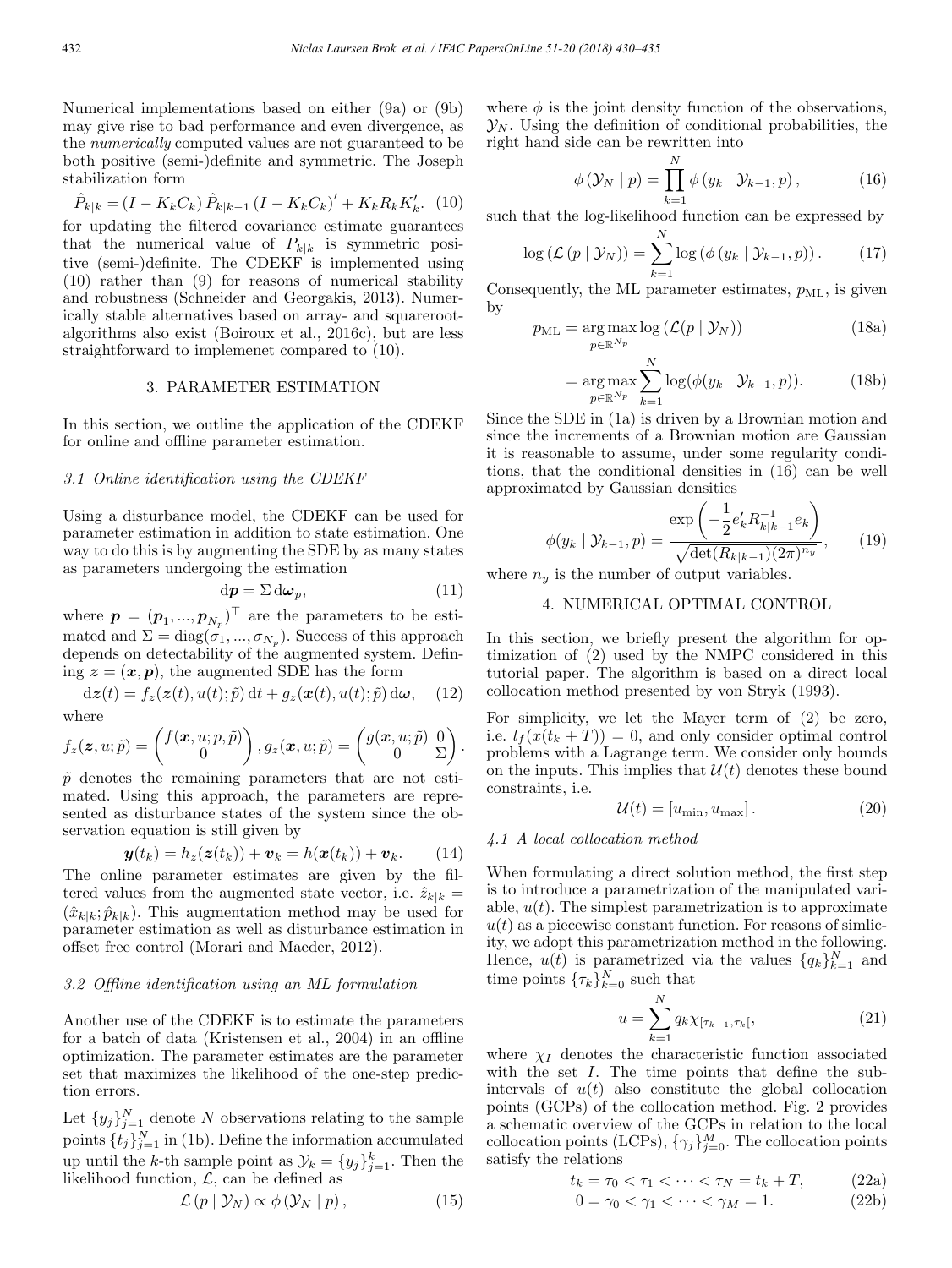

Fig. 2. Schematic overview of the collocation points.

A local collocation method approximates the ODEs on the smaller subintervals and apply a quadrature rule to impose a finite dimensional approximation. The ODEs on the interval  $[\tau_{k-1}, \tau_k]$  can be formulated as an integral equation of the form

$$
\boldsymbol{x}(\tau_k) - \boldsymbol{x}(\tau_{k-1}) = \int_{\tau_{k-1}}^{\tau_k} f(\boldsymbol{x}(t), q_k; p) dt. \qquad (23)
$$

Using the forward Euler scheme, the right hand side can be approximated via the LCPs by

$$
\int_{\tau_{k-1}}^{\tau_k} f(\boldsymbol{x}(t), q_k; p) dt
$$
\n(24a)

$$
= \sum_{j=1}^{M} \int_{\tau_{k-1} + \gamma_{j-1} \Delta \tau_k}^{\tau_{k-1} + \gamma_j \Delta \tau_k} f(\boldsymbol{x}(t), q_k; p) dt \qquad (24b)
$$

$$
\approx \Delta \tau_k \sum_{j=1}^{M} \Delta \gamma_j f(\mathbf{x}(\tau_{k-1} + \gamma_{j-1} \Delta \tau_k), q_k; p), \quad (24c)
$$

where  $\Delta \tau_k = \tau_k - \tau_{k-1}$  and  $\Delta \gamma_i = \gamma_i - \gamma_{i-1}$ . Next, introduce the discrete state vector as

$$
s_{k,j} = \boldsymbol{x}(\tau_{k-1} + \gamma_j \Delta \tau_k). \tag{25}
$$

Using this notation, the local collocation scheme can be formulated as  $\sim$ 

$$
s_{k-1,M} - s_{k-1,0} = \sum_{j=1}^{M} \Delta t_{k,j} f(s_{k-1,j-1}, q_k; p), \qquad (26)
$$

where  $\Delta t_{k,j} = \Delta \tau_k \Delta \gamma_j$ . (26) solves the ODEs on the local intervals - to obtain a meaningful ODE solution, a continuity condition must be imposed, together with an initial value constraint

$$
s_{0,0} = x_0
$$
 and  $s_{k-1,M} = s_{k,0}$ . (27)

Finally, the objective function is also approximated using the forward Euler method with the collocation points defined in (22)

$$
\int_{t_k}^{t_k+T} l(\boldsymbol{x}(t), u(t)) dt \approx \sum_{k=1}^{N} \sum_{j=1}^{M} \Delta t_{k,j} l(s_{k-1,j-1}, q_k).
$$
\n(28)

Thus, the finite dimensional NLP for numerical solution of the optimal control problem (2) can be defined as

$$
\min_{s,q} \sum_{k=1}^{N} \sum_{j=1}^{M} \Delta t_{k,j} l(s_{k-1,j-1}, q_k)
$$
\n(29a)

$$
s.t. \t s_{0,0} = x_0 \t (29b)
$$

$$
s_{k-1,M} = s_{k,0} \tag{29c}
$$

$$
s_{k-1,M} - s_{k-1,0} = \sum_{j=1}^{M} \Delta t_{k,j} f(s_{k-1,j-1}, q_k)
$$
 (29d)

$$
q_k \in \mathcal{U}(\tau_k). \tag{29e}
$$

We solve (29) using ipopt and python. The numerical implementation in python uses the pyipopt package to interface to ipopt (Wächter and Biegler, 2006). Using ipopt it is possible to exploit the sparse structure that appears in the Jacobian of the constraint function of (29).

# 5. NUMERICAL CASE STUDY

To illustrate the methodology presented in this paper, we use the stochastic van der Pol oscillator model that is defined as

 $d\boldsymbol{x}(t) = f(\boldsymbol{x}(t), u(t); \lambda) dt + g(\boldsymbol{x}(t), u(t); \sigma) d\boldsymbol{\omega}(t),$  (30a) where

$$
f(\mathbf{x}, u; \lambda) = \begin{pmatrix} x_2 \\ -x_1 + \lambda(1 - x_1^2)x_2 + u \end{pmatrix}, \quad (30b)
$$

$$
g(\mathbf{x}, u; \sigma) = \begin{pmatrix} 0 & 0 \\ 0 & \sigma \end{pmatrix}.
$$
 (30c)

 $\lambda > 0$  is a parameter governing the stiffness of the system and  $\sigma > 0$  is a parameter related to model deficiency. The SDE model (30) is used as a model for simulating the plant as well as in the CDEKF of the NMPC. Fig. 3 provides a comparison between three realizations of the SDE (30) and the corresponding ODE. The effect of the added noise to  $x_2$  is clearly visible.

# 5.1 Set-point tracking using online parameter estimation

The set-point trajectory,  $\overline{x}_1(t)$ , for  $x_1(t)$  is defined as the step function

$$
\overline{x}_1(t) = \begin{cases} 0, & t \le 15 \\ 1, & 15 \le t \le 30 \\ 0, & 30 \le t \end{cases}
$$
 (31)

and the corresponding integrand of the control objective,  $l$ , is defined as

$$
l(x(t), u(t)) = (1 - \alpha)(x_1(t) - \overline{x}_1(t))^2 + \alpha u(t)^2, \quad (32)
$$

where  $\alpha = 1/1000$  is regularization parameter. The noise parameters are defined as

$$
R_k = \sigma_\varepsilon^2 I, \quad \sigma_\varepsilon = 1/100, \quad \sigma = 1/5. \tag{33}
$$

It is assumed that both states are directly observable, i.e.  $h(x(t)) = x(t)$ . The NLP has been constructed with an equidistant mesh such that

$$
\Delta \tau_k = 1/(N-1), \quad \Delta \gamma_k = 1/(M-1),
$$
 (34)

where  $N = 51$  and  $M = 21$ . The control and prediction horizon of the optimal control problem (2) is  $T = T_c$  =  $T_p = 20$ . It is assumed that observations occur equidistantly with  $T_s = t_k - t_{k-1} = 0.4$ . The control signals are constrained by the sets,  $\mathcal{U}(\tau_k)=[-1, 1].$ 

Fig. 4 shows a closed-loop simulation. For this simulation, the controller has to estimate  $\lambda$ . Fig. 5 shows the true value of  $\lambda$  as well as the online parameter estimate,  $\lambda_{k|k}$ . Fig. 5 also shows how the online estimation method performs when an unmodelled disturbance is introduced. The unmodelled disturbance is introduced at  $t = 45$  where the true value of  $\lambda$  is changed from  $\lambda = 1$  to  $\lambda = 3$ .

Fig. 6 shows the offline parameter estimates and the corresponding log-likelihood functions based on 100 observations of the plant. The offline estimation is tested in two cases; a case where  $\lambda = 1$  and a case where  $\lambda = 10$ . The parameters are estimated to be  $\hat{\lambda} = 1.017$  and  $\hat{\lambda} = 9.953$ , respectively.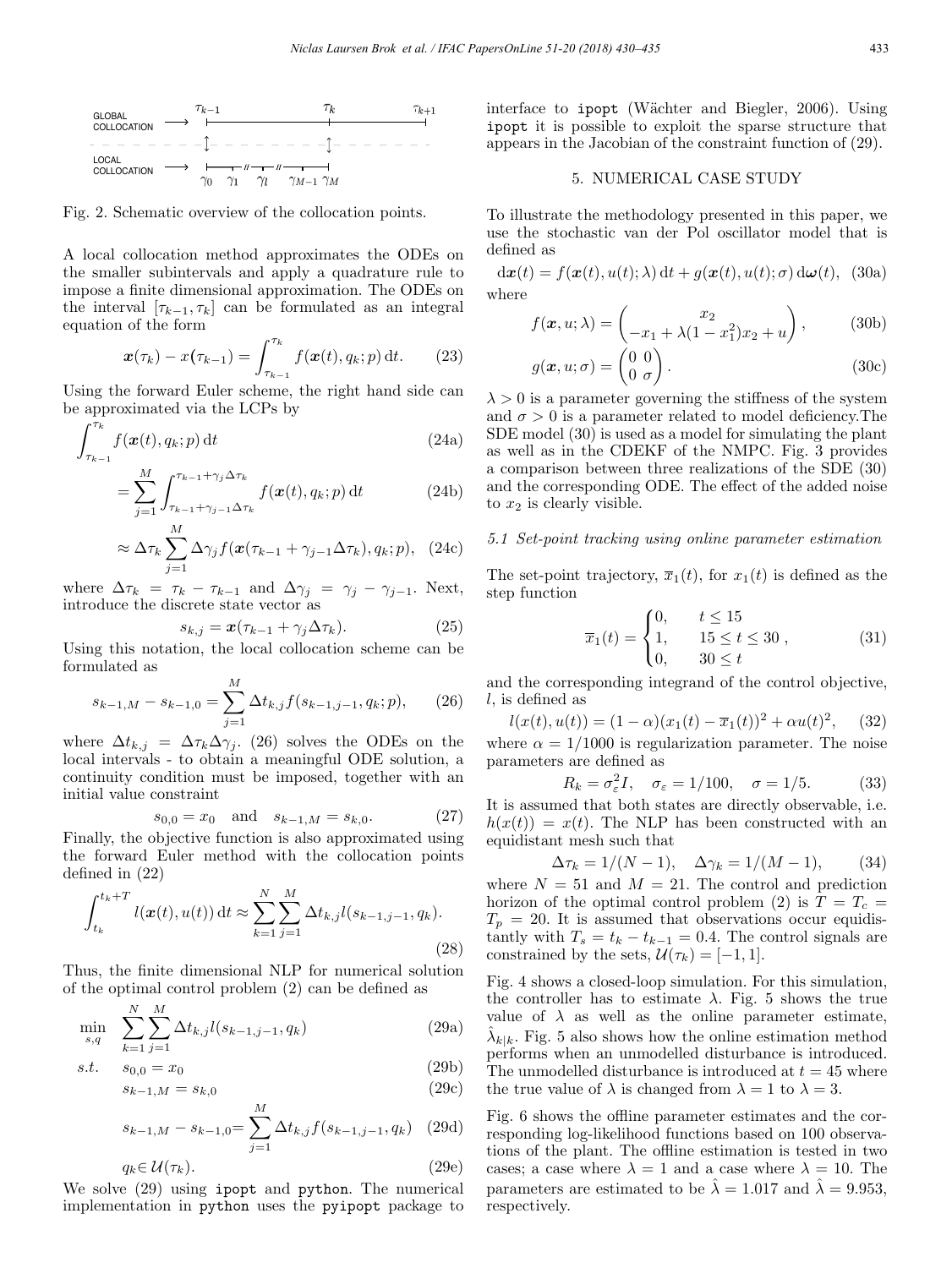Stochastic Realizations



Fig. 3. The difference between an ODE realization (deterministic) and three different realizations of the SDE (stohcastic).



Fig. 4. A closed-loop simulation where  $x_1$  has to track the set-point trajetory given in (31). The top-left plot shows the true state values of  $x_1$  together with the set-point trajectory. The bottom-left plot shows the manipulated variables,  $u(t)$ , computed by the NMPC. The phase plot to the right illustrates the path the NMPC chooses when a set-point change is imposed.

The results presented in Fig. 4 and Fig. 5 show that the NMPC is able to simultaneously control the system to the desired set-point trajectory (31) and accurately estimate the unknown parameter,  $\lambda$ . However, from Fig. 5 it is seen that the parameter estimate is sensitive to the set-point change. For the estimates around  $t \in \{15, 30\}$  in Fig. 5, the EKF estimates significant parameter changes despite of the fact that the true value is kept constant at  $\lambda = 1$ . The results from Fig. 4 also show that the resulting control signal,  $u(t)$ , is active around (and on) the upper bound when  $\overline{x}_1(t) = 1$ . This is a result of the fact that  $(1, 0)$  is not an equilibrium for (30). Hence, the controller has to actively change  $x_2$  to keep  $x_1$  close to  $\overline{x}_1$ .

# 6. SUMMARY

We provide a tutorial overview of how to construct an NMPC to regulate a stochastic system governed by SDEs. Based on the CDEKF, an online and an offline method for parameter estimation are presented. The dynamic optimization module is based on a local collocation scheme, where the forward Euler method has been used as dis-



Fig. 5. The online parameter estimates of  $\lambda$ , where at  $t = 45$  an un-modelled disturbance is introduced ( $\lambda$ ) shifts from 1 to 3).

cretization method for the dynamical equations. The performance of the closed-loop controller is investigated for a stochastic extension to the van der Pol oscillator model. The source code for the tutorial is available via GitHub. The key contribution and insight is to use the continuousdiscrete model (1) and the same associated CDEKF in all components of the NMPC.